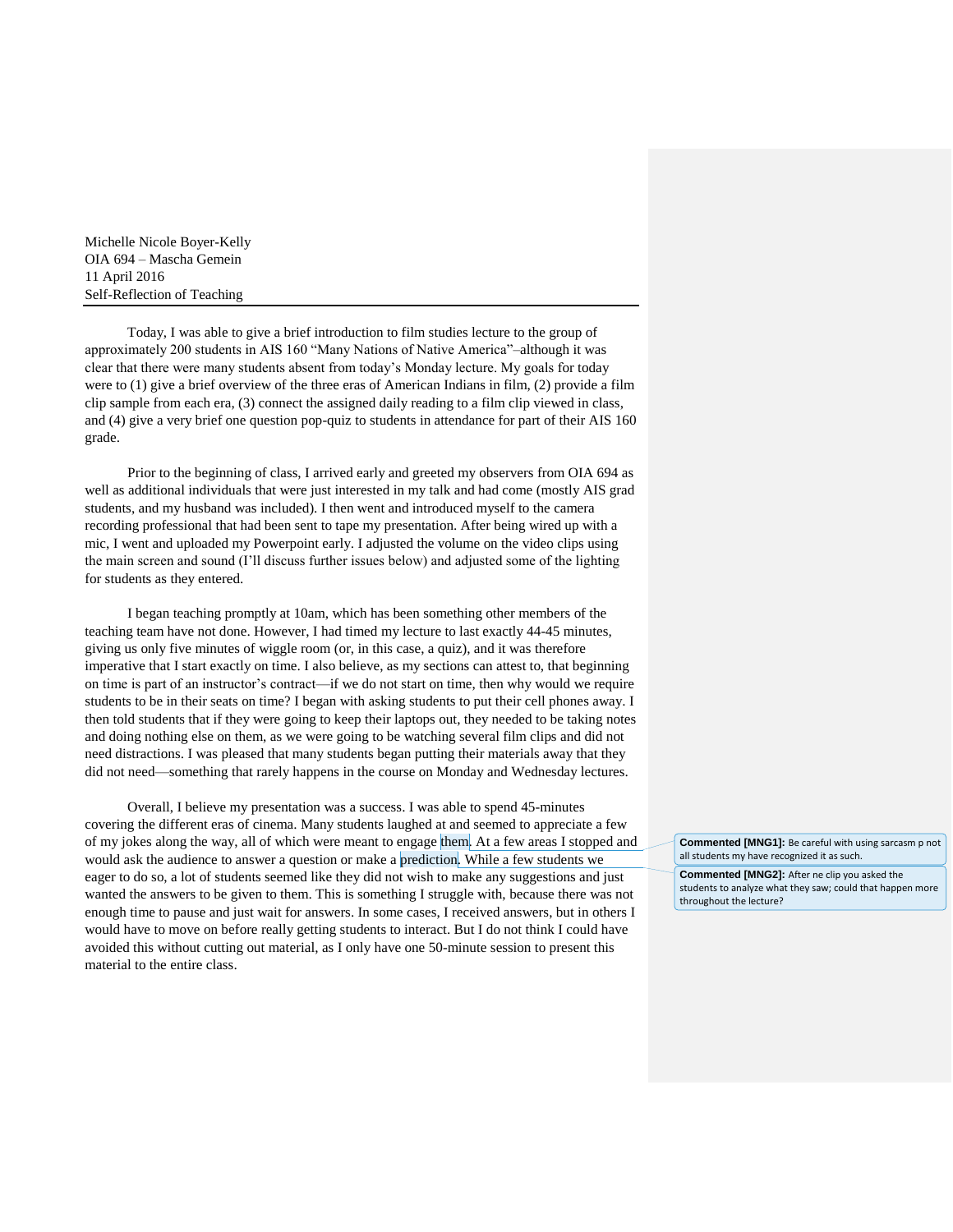There were moments where the audio was off. This was due to embedding the videos in the Powerpoint, which apparently were done at different audio levels. Normally, I can alter the sound by using the main desk panel to adjust sound for each clips. However, today the panel was not working on the main desk and so some of the audio seemed off from where I was standing. Members of the teaching team reported that you could hear everything fine in the back row, but that sometimes the music seemed too loud or "slightly off" in relation to the voice audio. This is something I discussed with the media solutions representative (filming me) after class. He had several suggestions on how to adjust audio volumes prior to embedding the video links, but also mentioned that if I ever have a film, they can edit it down for me into the scenes that I need which works better than pulling them from YouTube at different audio levels. I am so excited to look into this option in the future.

I also had issues adjusting the lighting in the room. I began by leaving the lights dim, but then turning them off each time a clip was played. This led to me running back and forth; although I did not actually run and would like to think I looked like I was in control of the situation, this made me feel uncomfortable. Thus, after one clip I just told the audience that they were going to remain in the dark for the rest of the presentation. I made this decision based on two factors. First, as the instructor, I was uncomfortable and believed that I would look frazzled if I kept going back and forth to turn the lights on and off. Secondly, I noticed that none of the students in the audience were taking notes. This is normal, as most students have admitted to me that they come to class sections on Friday ready to take notes then, but do not do so during Monday or Wednesday lectures. Since I saw no students taking notes, I no longer worried about lighting issues. I kept the back row of lights on for safety reasons, but turned the rest off and left them off. In the future, I'm not sure if I would do this presentation the same way—I may need more practice playing with lights. Or, it would be great if they had a controller you could keep in your hand that adjusts the lights, instead of having to go back and forth.

After the presentation, we had five minutes left for a small quiz. The students were asked one question based on the materials they had just seen. Based on the grades I gave students that participated, they all received the material and were able to receive perfect scores on the popquiz. I also had several student write ins saying things like "great lecture today!" and "by far the best lecture of the year please keep teaching on Mon and Wed" which made me feel like students really engaged with and enjoyed the presentation. I'm always really proud of my lectures if students give me positive feedback, because I base this lecture on them—they are all familiar with media (here, movies) and so I want them to take away a new understanding of what they are seeing on the screen when they watch a movie.

Clearly, there are a few things that I need to work on—the sound and lighting in particular. But overall, I was very proud of myself today. I think that I felt confident, and as Dr. Colombi phrased it on the way to our team meeting, "You looked relaxed, but were still giving them information, and I think they felt relaxed and receptive because of how you presented yourself." I think alongside some of the student comments I received, this was a successful

**Commented [MNG3]:** Is this something you could or should have addressed? Do student know how to take notes when it comes to analyzing primary resources (in contrast to predigested bullet points of a synthesizing lecture)?

**Commented [MNG4]:** The quiz question was not just recall, but critical thinking. You might note that on the lesson plan and in this reflection because it shows that you try to make the students think on higher levels.